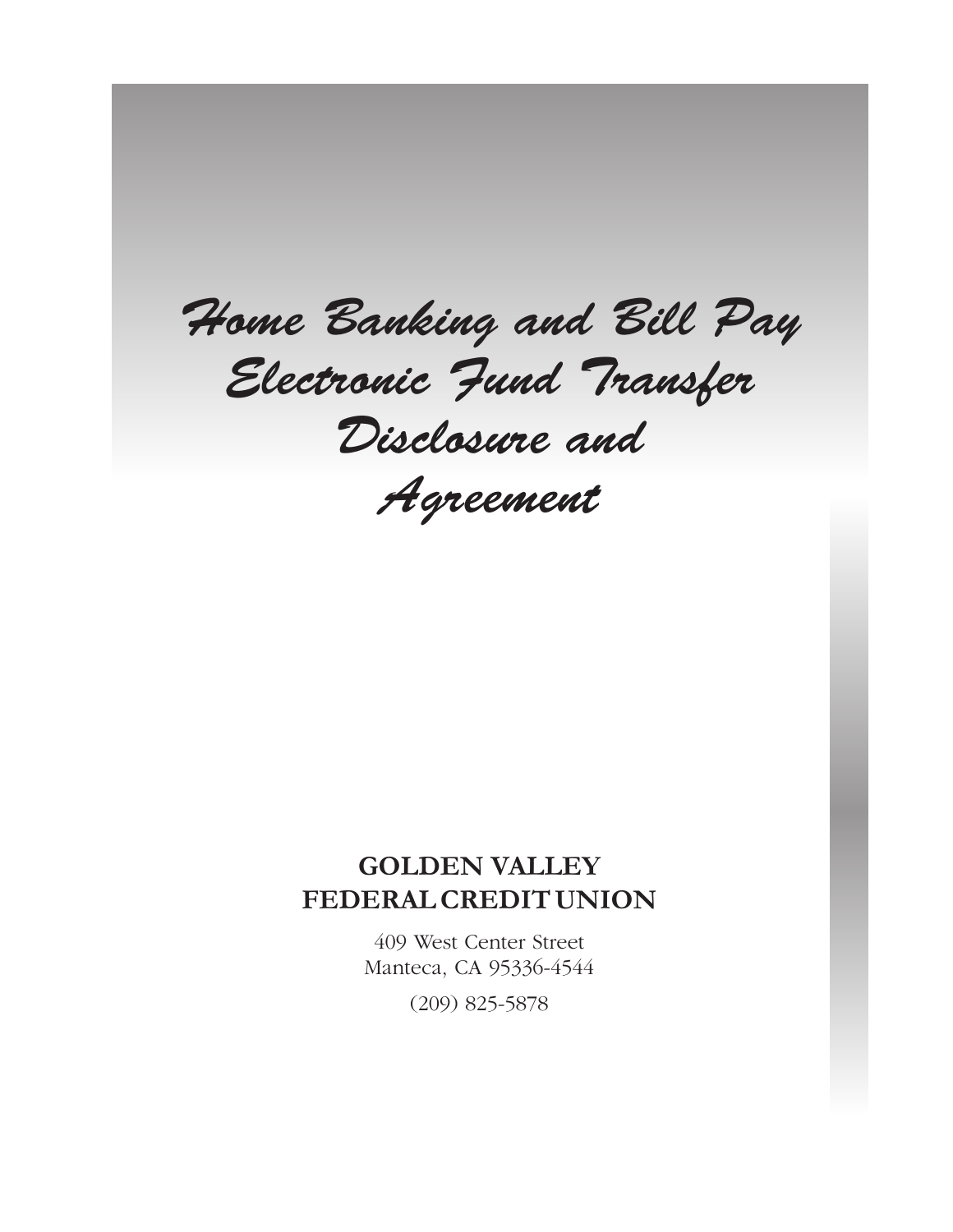*By continuing beyond this page you are agreeing to the terms and conditions in the Home Banking Electronic Fund Transfer Disclosure and Agreement below. Please read this disclosure carefully and print it for your records. This page will not appear again. A copy of this Agreement can be printed by using your browser's print command and a printer. If you are unable to print this document, a copy can be provided to you by the Credit Union upon request.*



# **Home Banking and Bill Pay Electronic Fund Transfer**

# **Disclosure and Agreement**

This Home Banking and Bill Pay Electronic Fund Transfer Disclosure and Agreement as amended from time to time ("Agreement") sets forth the terms and conditions governing the use of Golden Valley Federal Credit Union's Electronic ("Home Banking") and ("Bill Pay") services. Disclosure information that applies to ("Home Banking") and ("Bill Pay") services offered by Golden Valley Federal Credit Union is given below. Please read this Agreement completely and retain it with your personal records. By using, or allowing another person to use ("Home Banking") and ("Bill Pay") services offered by Golden Valley Federal Credit Union, you are agreeing to be bound by the terms and conditions of this Agreement. In this Agreement, the terms ("you") and ("your(s)") refer to the member, and the terms ("we"), ("us"), ("our(s)") and ("Credit Union") refer to Golden Valley Federal Credit Union. All agreements and disclosures shall be construed in accordance with the provisions of the California Uniform Commercial Code (UCC). This Agreement is incorporated by this reference and becomes a part of Golden Valley Federal Credit Union's Electronic Funds Transfer Disclosure and Agreement effective April 1, 2004. All other terms and conditions of your Electronic Funds Transfer Disclosure and Agreement, as amended, remain in force.

# **Electronic Disclosure of Home Banking and Bill Pay Electronic Funds Transfer Disclosure and Agreement**

By accessing the Home Banking and Bill Pay services, you acknowledge electronic receipt of the Credit Union's Home Banking and Bill Pay Electronic Fund Transfer Disclosure and Agreement. You agree that you have read this Agreement in its entirety and will abide by its terms and conditions. You understand that the Credit Union will not provide you with an additional paper (non-electronic) copy of this Agreement unless you specifically request it.

# **Who is Bound by this Agreement**

Each person ("signer") who completes the online Home Banking and Bill Pay Application and/or enters their PIN/Personal Security Code or signs a Home Banking and Bill Pay Application agrees to be bound by the terms and conditions of this Agreement. If more than one person signs the Application, enters their PIN/Personal Security Code, or completes the online Application, all signers are jointly and severally liable. The Credit Union can waive or delay enforcement of its rights as to one signer without affecting its ability to enforce its rights as to the other signers. The Agreement is also binding upon your heirs, personal representatives and successors. By accessing the system, or authorizing anyone else to access the system, and/or by signing the application, you agree to be bound by the terms and conditions of the Agreement.

# **Right to Receive Documentation of Transactions**

You will receive a monthly account statement reflecting all of your transactions unless there is no activity in a particular month. In any case you will receive a statement at least quarterly. If you have arranged to have direct deposits made to your account at least once every sixty (60) days from the same person or company, you can call us at 209.825.5878 to find out whether or not the deposit has been made. If the only possible transfers to or from your account are direct deposits or pre-authorized deposits, you will get at least a quarterly statement from us.

# **Your Liability for Lost, Stolen or Unauthorized Transactions Involving Your PIN or ACCESS CODE**

Tell us AT ONCE if you believe your Personal Identification Number (PIN) OR Access Code has been lost or stolen, or if you believe that an electronic transfer has been made without your permission using information from your check. Telephoning is the best way of keeping your possible losses down. You could lose all the money in your account (plus your maximum overdraft line of credit if you have one with us). If you tell us within two (2) business days, you can lose no more than \$50 if someone used your PIN or Access Code without your permission. If you DO NOT tell us within two (2) business days after you learn of the loss or theft of your PIN or Access Code, and we can prove that we could have stopped someone from using your PIN or Access Code without your permission if you had told us, you could lose as much as \$500. Also, if your statement shows transfers that you did not make, tell us at once. If you do not tell us within sixty (60) days after the statement was mailed to you, you may not get back any money you lost after the sixty (60) days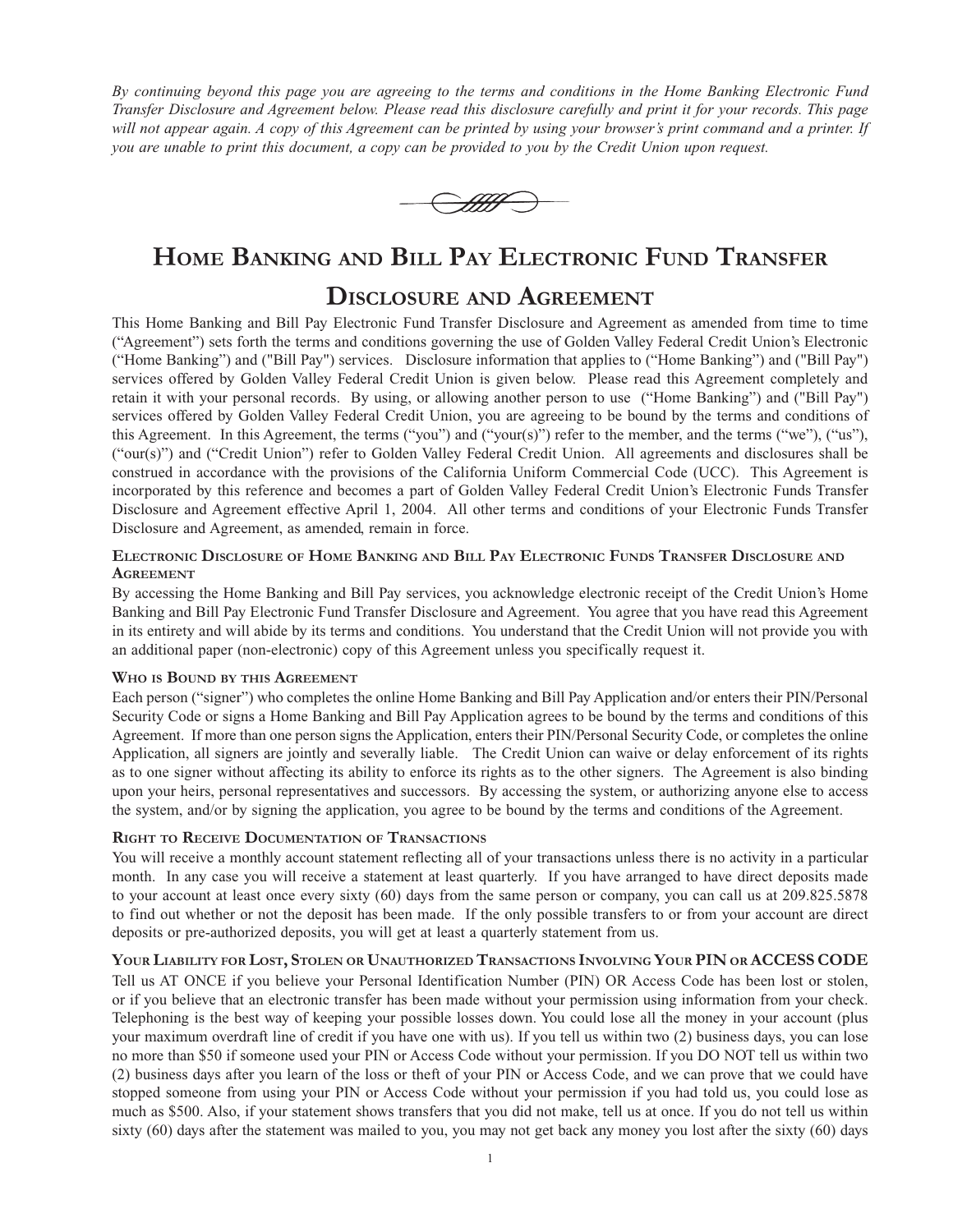if we can prove that we could have stopped someone from taking the money if you had told us in time. If a good reason (such as a long trip or a hospital stay) kept you from telling us, we will extend the time periods. If you have authorized someone else to use the PIN or Access Code, you are responsible for all transactions that person or persons initiates at any time, even if the amount or transactions exceed what you may have authorized.

# **How to Notify the Credit Union in the Event of an Unauthorized Transaction**

If you believe your access code has been lost or stolen or someone has transferred or may transfer money from your account without your permission, call us at 209.825.5878, or write to us at 409 W. Center Street, Manteca, CA 95336. You should also call the number or write to the address listed above if you believe a transfer has been made using information from your check without your permission.

### **Business Days**

For purposes of these disclosures, our business days are Monday through Friday, excluding holidays.

#### **Personal Identification Number**

We will issue you a Personal Identification Number (PIN). This number should be memorized. After memorizing it, you should destroy it. Your accounts can only be accessed by the use of an access device with the PIN. If you forget your PIN, contact the Credit Union and we will issue you a new one.

#### **Our Liability for Failure to Make Transfers**

If we do not complete a transaction to or from your accounts on time or in the correct amount according to our agreement with you, we will be liable for your losses or damages. However, there are some exceptions. We will NOT be liable, for instance, if:

- a) through no fault of ours, you do not have enough money in your account to make the transaction;
- b) the transaction would go over the credit limit on your credit line;
- c) the network system was not working properly and you were aware of the malfunction when you started the transaction;
- d) circumstances beyond our control (such as fire, flood, power failure, or computer down-time) prevented the transactions despite reasonable precautions that we have taken;
- e) the money in your account is subject to an uncollected funds hold, legal process or any other encumbrance or agreement restricting a transaction;
- f) your PIN/Personal Security Code has been entered incorrectly;
- g) the payee mishandles or delays a payment sent by our bill payment service provider;
- h) you have not provided our bill payment service provider with the correct names, phone numbers, or account information for those persons or entities to whom you wish to direct payment; or
- i) the failure to complete the transaction is done to protect the integrity of the system or to protect the security of your account.

There may be other exceptions not specifically mentioned above.

# **Charges**

All charges associated with our Home Banking and Bill Pay and electronic funds transactions are disclosed in our Fee Schedule which accompanies this Agreement.

#### **Disclosure of Account Information to Third Parties**

We will disclose information to third parties about your account or the transfers you make:

- a) when it is necessary to complete the transaction;
- b) in order to verify the existence and condition of your account for a third party, such as a credit bureau or merchant;
- c) in order to comply with government agency or court orders or other legal process; or
- d) if you give us your prior oral or written permission.

#### **Address Change**

You are required to keep the Credit Union informed of your current address to insure correct mailing of monthly statements.

#### **AMENDMENTS**

The Credit Union may change the terms and conditions of this Agreement from time to time by mailing written notice to you at your address as it appears on our records. If any change results in greater cost or liability to you or decreases access to your accounts, you will be given at least twenty-one (21) days prior notice of the change. Prior notice may not be given where an immediate change in terms or conditions is necessary to maintain the integrity of the system and/or the security of our Internet Teller services or designated accounts.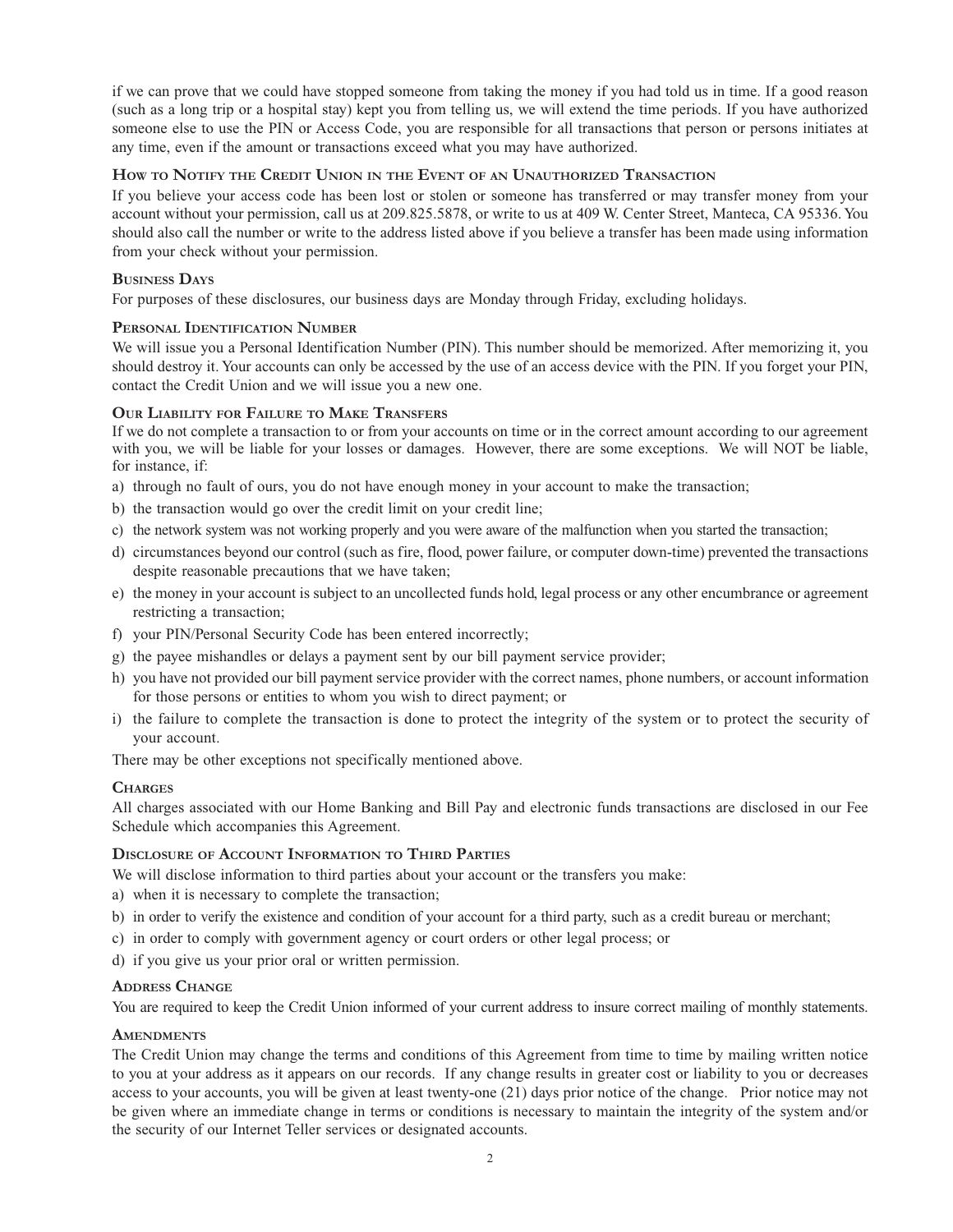# **Termination**

You may terminate this Agreement with us at any time. The Credit Union reserves the right to terminate this Agreement and/or your use of Home Banking and Bill Pay services with or without cause. We may do so immediately if:

- a) you or any authorized user of your account breaches this or any other agreement with the Credit Union;
- b) we have reason to believe that there has been or might be an unauthorized use of your account; or
- c) you or any authorized user of your account requests that we do so.

# **Attorneys' Fees**

You agree to pay the Credit Union all of our costs and reasonable attorneys' fees, including all collection costs, litigation costs, skip-tracing fees, and outside services fees incurred while we are enforcing our rights under this Agreement.

#### **Additional Benefit Enhancements**

The Credit Union may from time to time offer additional services to you in connection with your accounts.

Some services may be at no additional cost to you and others may involve a specified fee. You understand that the Credit Union is not obligated to offer such services and may withdraw or change them at any time.

#### **Reservation of Rights**

Failure or delay by the Credit Union to enforce any provision of this Agreement or to exercise any right or remedy available under this Agreement, or at law, shall not be deemed a waiver and the Credit Union expressly reserves the right to enforce such provision, or to exercise such right or remedy, at a later date.

#### **Other Agreements**

Except as stated otherwise in the Agreement, this Agreement does not alter or amend any of the terms or conditions of any other agreement you may have with the Credit Union.

#### **Severability**

If any part of this Agreement should be held to be unenforceable, the remaining provisions of this Agreement shall remain in full force and effect.

#### **In Case of Errors or Questions About your Electronic Transfers**

Telephone us at 209.825.5878 or write to us at 409 W. Center Street, Manteca, CA 95336, as soon as you can, if you think your statement or receipt is wrong or if you need more information about a transfer listed on the statement or receipt. You should also call the number or write to the address listed above if you believe a transfer has been made using information from your check without your permission. We must hear from you no later than sixty (60) days after we sent the FIRST statement on which the problem or error appeared.

- a) Tell us your name and account number (if any).
- b) Describe the error or the transfer you are unsure about, and explain as clearly as you can why you believe it is an error or why you need more information.
- c) Tell us the dollar amount of the suspected error.

If you tell us orally, we may require that you send us your complaint or question in writing within ten (10) business days.

We will tell you the results of our investigation within ten  $(10)*$  business days after we hear from you and will correct any error promptly. If we need more time, however, we may take up to forty-five  $(45)$ <sup>\*\*</sup> days to investigate your complaint or question. If we decide to do this, we will credit your account within ten  $(10)^*$  business days for the amount you think is in error, so that you will have the use of the money during the time it takes us to complete our investigation. If we ask you to put your complaint or question in writing and we do not receive it within ten (10) business days, we may not credit your account.

If we decide that there was no error, we will send you a written explanation within three (3) business days after we finish our investigation. You may ask for copies of the documents that we used in our investigation.

- If you assert an error within thirty (30) days after you make the first deposit to your account, we will have twenty (20) business days instead of ten (10) business days.
- \*\* If you give notice of an error within thirty (30) days after you make the first deposit to your account, or notice of an error involving a transaction initiated outside the U.S., its possessions and territories, we will have ninety (90) days instead of forty-five (45) days to investigate.

# *Additional Disclosures Applicable to Home Banking Services*

# **System Requirements**

Home Banking services allow convenient access to your account information twenty-four (24) hours a day. To use the Home Banking service, you must have a computer, modem, Internet Service, browser, your account number and a PIN or Access Code.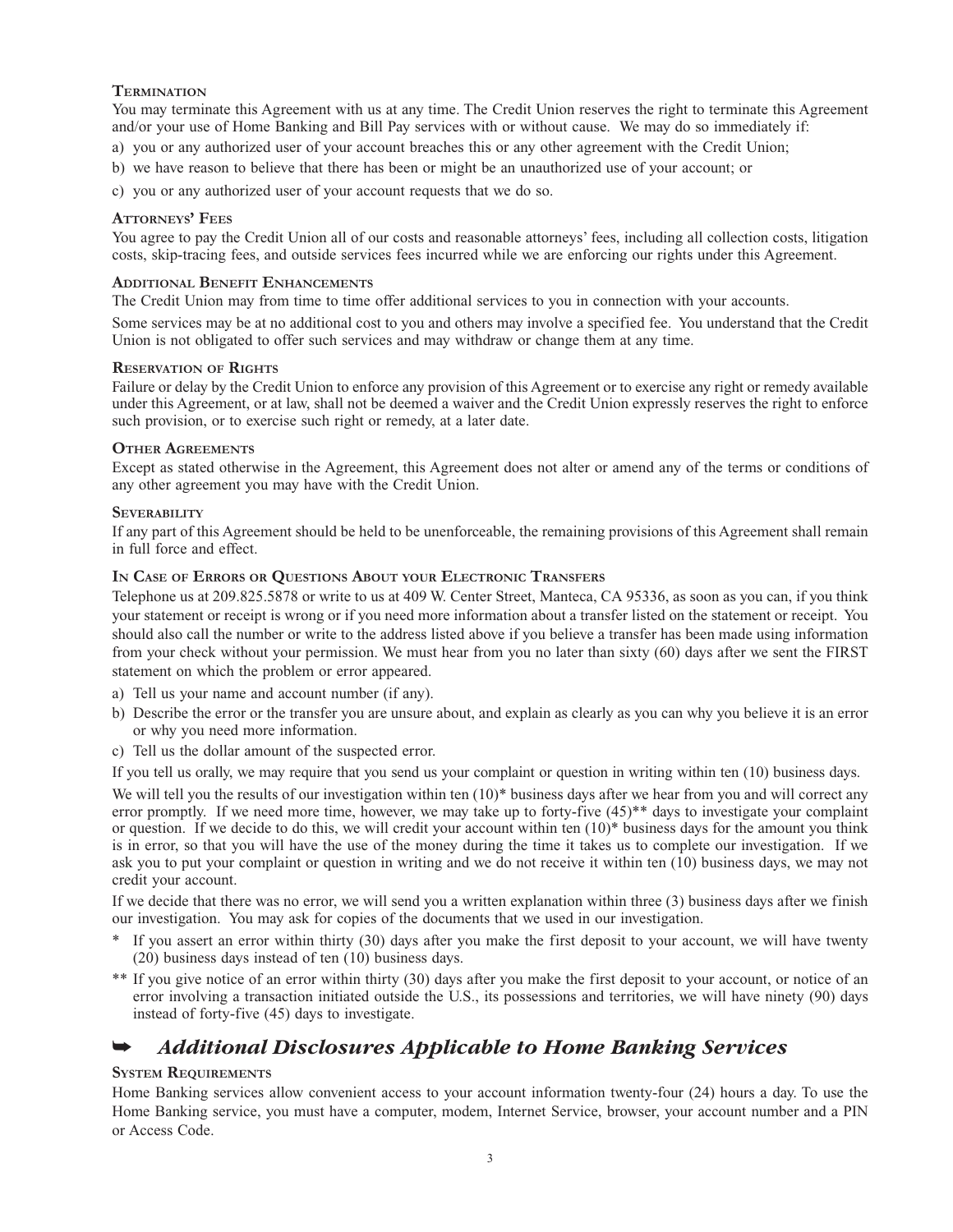# **Transactions Available**

You may use the Home Banking service to perform the following transactions:

- Obtain account/loan balance information;
- Obtain loan payment due date and payoff information;
- Obtain last dividend, date and amount;
- Obtain clearance of specific checks;
- Request check withdrawals from your share and share draft/checking accounts;
- Transfers funds between your share and share draft/checking accounts;
- Access your Line of Credit for loan advancements by check;
- Download transaction information to personal financial management software from your share or share draft/checking accounts; and
- Make loan payments.

# **Limitations on Transactions**

The following are limitations to the use of the Home Banking service:

• No more than six (6) preauthorized, automatic, online or telephonic transfers made to another account at the Credit Union or to a third party or no more than six (6) transfers or withdrawals made by check, draft, debit card or similar order payable to a third party may be made from each savings account or money market deposit account in any calendar month. If an Account Holder exceeds, or attempts to exceed, these transfer limits, the excess transfer requests may be refused or reversed, a fee may be imposed on the excess transfer requests, and the Credit Union may reclassify or close the account. Transfers initiated by telephone must be counted among the six (6) monthly transfers, except that there are no limits on the number of withdrawals paid directly to an Account Holder when initiated by mail, telephone or messenger. There are no limits on the number of withdrawals if initiated in person.

# *Additional Disclosures Applicable to Bill Pay Services*

A monthly service fee as stated on the Fee Schedule will be assessed for an inactive Bill Pay accounts.

# **System Requirements**

To use Bill Pay services, you must have a computer, modem, Internet Service, browser, your account number and a PIN or Access Code.

# **Right to Stop Payment of Preauthorized Transfers and Right to Receive Notice of Varying** AMOUNTS

a) Right to stop payment and procedure for doing so.

If you have told us in advance to make regular payments out of your account, you can also stop any of these payments. Here's how: 209.825.5878 for Bill Pay services or write to us at 409 W. Center Street, Manteca, CA 95336, in time for us to receive your request three business days or more before the payment is scheduled to be made. If you call, we may also require you to put your request in writing and get it to us within fourteen (14) days after you call.

b) Notice of varying amounts.

If these regular payments vary in amount, the person you are going to pay will tell you ten (10) days before each payment, when it will be made and how much it will be. You may choose instead to get this notice only when the payment would differ by more than a certain amount from the previous payment, or when the amount would fall outside certain limits that you set.

# **Transactions Available**

You may use the Bill Pay service to perform the following transactions:

- Add/Edit Merchants: Merchant refers to the entity to which you pay bills. The merchant can be a company, organization, or individual. The Add/Edit Merchant feature allows you to add merchants to, delete merchants from or edit merchant information on your personal list of merchants.
- Make nonrecurring payments from share draft/checking: This feature allows you to schedule one-time payments to merchants. This feature enables you to specify the amount of the payment and the processing date.
- Make recurring payments from share draft/checking: This feature allows you to schedule recurring payments to merchants.
- View History: View History permits you to see payments made over a specified time period.